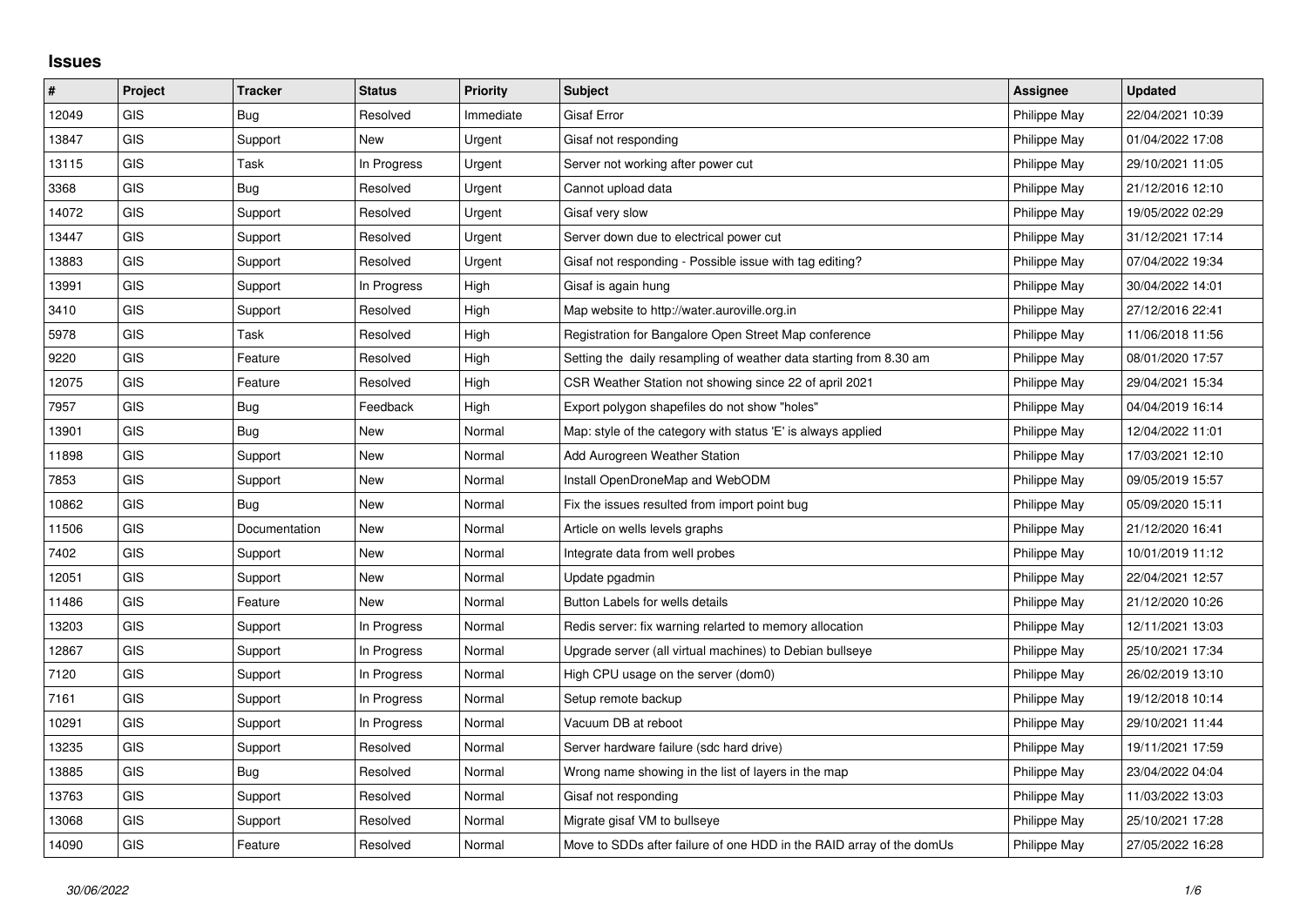| $\pmb{\#}$ | Project                             | <b>Tracker</b> | <b>Status</b> | Priority | <b>Subject</b>                                                                   | <b>Assignee</b> | <b>Updated</b>   |
|------------|-------------------------------------|----------------|---------------|----------|----------------------------------------------------------------------------------|-----------------|------------------|
| 13982      | <b>GIS</b>                          | Support        | Resolved      | Normal   | Update server's storage                                                          | Philippe May    | 06/05/2022 14:38 |
| 13132      | <b>GIS</b>                          | Bug            | Resolved      | Normal   | CSR Weather station missing data 28 nd 29 Otober 2021                            | Philippe May    | 06/11/2021 12:20 |
| 6954       | <b>GIS</b>                          | Support        | Resolved      | Normal   | Create a VM for DB                                                               | Philippe May    | 10/11/2018 16:02 |
| 8504       | GIS                                 | Support        | Resolved      | Normal   | Clean data from the weather station                                              | Philippe May    | 04/07/2019 17:05 |
| 6494       | GIS                                 | Support        | Resolved      | Normal   | Add CC copyright on data                                                         | Philippe May    | 31/08/2018 21:19 |
| 6990       | <b>GIS</b>                          | Support        | Resolved      | Normal   | Create a VM for Notebooks                                                        | Philippe May    | 10/11/2018 15:57 |
| 7156       | <b>GIS</b>                          | Support        | Resolved      | Normal   | Make server boot again                                                           | Philippe May    | 05/02/2019 11:13 |
| 7343       | <b>GIS</b>                          | Support        | Resolved      | Normal   | Add layer for locations                                                          | Philippe May    | 02/02/2019 15:25 |
| 7554       | <b>GIS</b>                          | Bug            | Resolved      | Normal   | Cannot auto import points for project RZ                                         | Philippe May    | 04/02/2019 16:31 |
| 7552       | <b>GIS</b>                          | <b>Bug</b>     | Resolved      | Normal   | error in auto import of raw points to point shapefiles                           | Philippe May    | 05/02/2019 11:13 |
| 7551       | GIS                                 | <b>Bug</b>     | Resolved      | Normal   | error while downloading shapefiles from gisaf                                    | Philippe May    | 06/02/2019 09:10 |
| 8246       | <b>GIS</b>                          | Support        | Resolved      | Normal   | Server down?                                                                     | Philippe May    | 06/05/2019 15:45 |
| 8450       | GIS                                 | Support        | Resolved      | Normal   | Unable to Load Jupyter Lab                                                       | Philippe May    | 10/06/2019 15:52 |
| 10323      | <b>GIS</b>                          | Bug            | Resolved      | Normal   | Survey points from Eric Chacra: misc issues                                      | Philippe May    | 03/08/2020 13:11 |
| 9463       | <b>GIS</b>                          | Support        | Resolved      | Normal   | Setup a weather station in Kalpana                                               | Philippe May    | 02/11/2021 15:08 |
| 9292       | GIS                                 | Support        | Resolved      | Normal   | Server upgrade to buster                                                         | Philippe May    | 13/11/2019 12:29 |
| 12895      | GIS                                 | Support        | Resolved      | Normal   | Migrate backups to Bung                                                          | Philippe May    | 12/11/2021 00:36 |
| 12701      | <b>GIS</b>                          | <b>Bug</b>     | Resolved      | Normal   | Weather Station not showing data since 24 July 2021                              | Philippe May    | 12/08/2021 12:21 |
| 10151      | GIS                                 | Feature        | Resolved      | Normal   | PG ADMIN installation on server                                                  | Philippe May    | 23/05/2020 12:04 |
| 10153      | GIS                                 | Support        | Resolved      | Normal   | Postgis access for Selvarani in QGis                                             | Philippe May    | 23/05/2020 12:05 |
| 10693      | <b>GIS</b>                          | Support        | Resolved      | Normal   | Wrong geometry type for category R54                                             | Philippe May    | 30/07/2020 12:00 |
| 7763       | GIS                                 | Feature        | Feedback      | Normal   | Infrastructure: migrate old-admin to the same server than gisaf                  | Philippe May    | 25/02/2019 11:11 |
| 12646      | Geomatic studio<br>models for Gisaf | Feature        | New           | Normal   | Add and import new data from Johan for OFC                                       | Philippe May    | 01/08/2021 19:46 |
| 11678      | Geomatic studio<br>models for Gisaf | Feature        | <b>New</b>    | Normal   | Add new models for AVES                                                          | Philippe May    | 02/02/2021 12:13 |
| 7709       | Geomatic studio<br>models for Gisaf | Feature        | Resolved      | Normal   | Waste water treatment plant improvements                                         | Philippe May    | 19/03/2019 23:58 |
| 7725       | Geomatic studio<br>models for Gisaf | Feature        | Resolved      | Normal   | Add a button for generating reports                                              | Philippe May    | 25/02/2019 13:08 |
| 8096       | Geomatic studio<br>models for Gisaf | Task           | Resolved      | Normal   | Creating a Gkpg/shp for elevation points in Basins with category as an attribute | Philippe May    | 24/05/2019 16:57 |
| 7696       | Geomatic studio<br>models for Gisaf | Feature        | Resolved      | Normal   | HT Cables shapefile from Johan                                                   | Philippe May    | 25/02/2019 18:54 |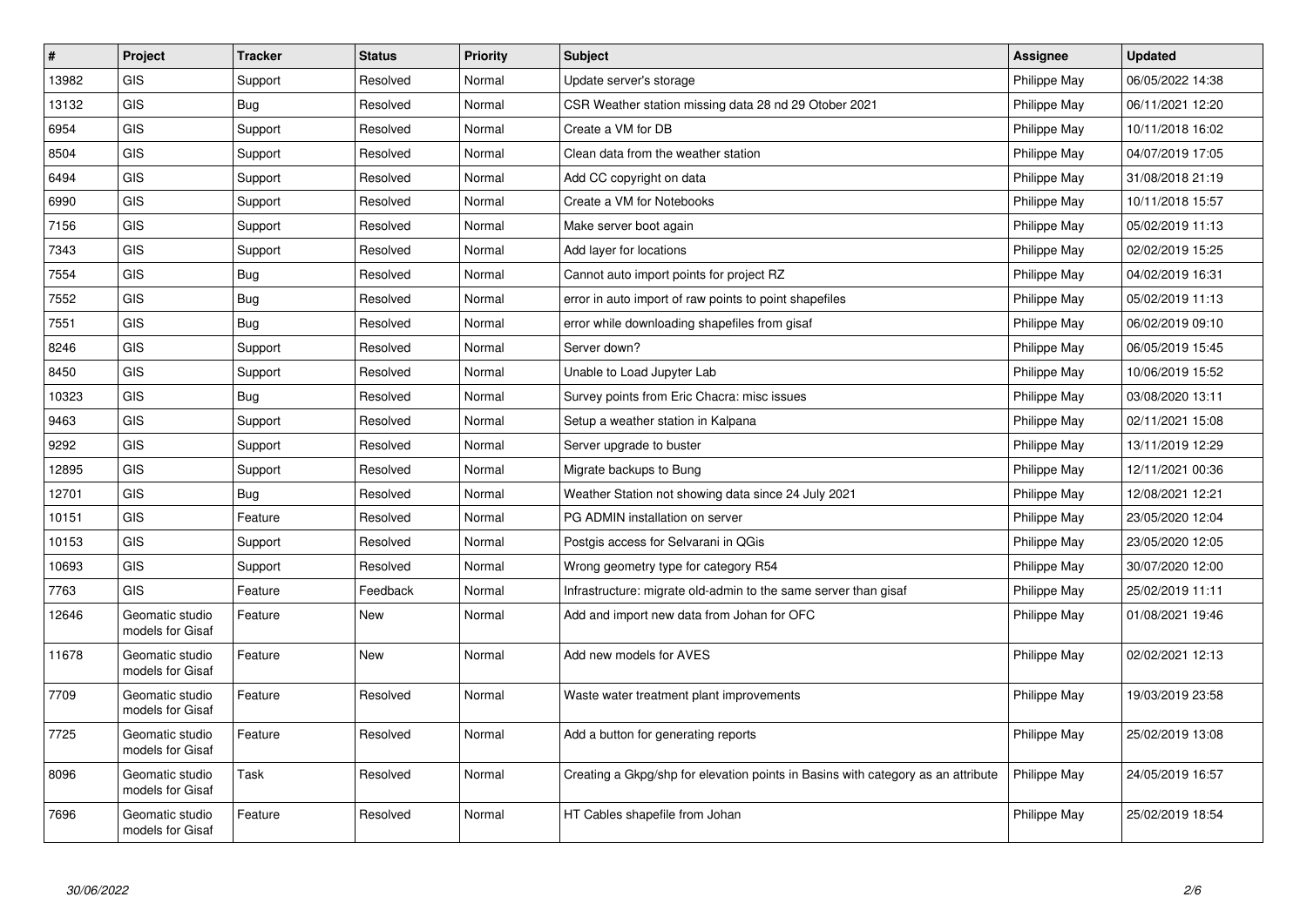| $\pmb{\#}$ | Project                             | <b>Tracker</b> | <b>Status</b> | <b>Priority</b> | <b>Subject</b>                                                                            | <b>Assignee</b> | <b>Updated</b>   |
|------------|-------------------------------------|----------------|---------------|-----------------|-------------------------------------------------------------------------------------------|-----------------|------------------|
| 7710       | Geomatic studio<br>models for Gisaf | Feature        | Resolved      | Normal          | Add fields to the individual components                                                   | Philippe May    | 25/02/2019 13:07 |
| 7711       | Geomatic studio<br>models for Gisaf | Feature        | Resolved      | Normal          | Add fields to component types                                                             | Philippe May    | 25/02/2019 13:06 |
| 7936       | Geomatic studio<br>models for Gisaf | Task           | Resolved      | Normal          | Add the wastewater type to the origin                                                     | Philippe May    | 19/03/2019 23:56 |
| 7935       | Geomatic studio<br>models for Gisaf | Task           | Resolved      | Normal          | Template components in order                                                              | Philippe May    | 20/03/2019 15:18 |
| 13968      | Geomatic studio<br>models for Gisaf | Feature        | Resolved      | Normal          | Create layers and all for the LB records                                                  | Philippe May    | 28/04/2022 17:18 |
| 9592       | Gisaf                               | Support        | Resolved      | Urgent          | Follow up migration                                                                       | Philippe May    | 19/01/2020 13:42 |
| 13642      | Gisaf                               | Support        | Resolved      | Urgent          | Electrical problems: Server down                                                          | Philippe May    | 15/02/2022 09:38 |
| 13985      | Gisaf                               | Bug            | New           | High            | Gisaf is hanged                                                                           | Philippe May    | 29/04/2022 22:15 |
| 8721       | Gisaf                               | Feature        | New           | Normal          | Survey data basket: handle the case when more than one file in the basket per<br>day      | Philippe May    | 14/10/2020 17:01 |
| 10364      | Gisaf                               | Support        | New           | Normal          | Reconcile the reconciliations                                                             | Philippe May    | 17/06/2020 17:27 |
| 9789       | Gisaf                               | Feature        | New           | Normal          | Login: put in a dialog                                                                    | Philippe May    | 28/02/2020 04:28 |
| 6538       | Gisaf                               | Bug            | New           | Normal          | Well level: improve the form and input processing (dry checkbox)                          | Philippe May    | 12/03/2019 11:09 |
| 10140      | Gisaf                               | Bug            | New           | Normal          | Admin: sort out manager role                                                              | Philippe May    | 19/05/2020 19:22 |
| 10214      | Gisaf                               | Support        | New           | Normal          | Multiple Reconciliations                                                                  | Philippe May    | 27/05/2020 16:12 |
| 9483       | Gisaf                               | Support        | New           | Normal          | Performance: writing gpkg is slower than shapefiles                                       | Philippe May    | 08/01/2020 11:15 |
| 9749       | Gisaf                               | Feature        | New           | Normal          | Strip extra characters in graphQL queries                                                 | Philippe May    | 07/09/2020 12:48 |
| 10991      | Gisaf                               | <b>Bug</b>     | New           | Normal          | Graph of Average rainfall by month in Dashboard - limited viewing area when<br>zooming in | Philippe May    | 17/09/2020 14:49 |
| 11071      | Gisaf                               | Support        | New           | Normal          | Reconciliation: cannot find some points                                                   | Philippe May    | 01/10/2020 13:03 |
| 9538       | Gisaf                               | Feature        | New           | Normal          | Download shapefile of raw survey points facility - TO BE REMOVED?                         | Philippe May    | 07/01/2020 14:35 |
| 11081      | Gisaf                               | Support        | New           | Normal          | Gisaf doesn't allowed multiple reconciliation                                             | Philippe May    | 01/10/2020 15:00 |
| 13766      | Gisaf                               | <b>Bug</b>     | New           | Normal          | OGCAPI: make async                                                                        | Philippe May    | 11/03/2022 14:39 |
| 9603       | Gisaf                               | <b>Bug</b>     | New           | Normal          | Map: clean memory after removing layer                                                    | Philippe May    | 20/01/2020 13:05 |
| 7584       | Gisaf                               | <b>Bug</b>     | In Progress   | Normal          | Error with large integers (graphql)                                                       | Philippe May    | 20/09/2019 10:52 |
| 10948      | Gisaf                               | Feature        | Resolved      | Normal          | Add WMS3 server capabilities (with pygeoapi)                                              | Philippe May    | 14/09/2020 16:59 |
| 5033       | Gisaf                               | Feature        | Resolved      | Normal          | Add an option to display a base line in the bar charts                                    | Philippe May    | 04/01/2018 01:09 |
| 6069       | Gisaf                               | Task           | Resolved      | Normal          | wwtp output and flow component - output                                                   | Philippe May    | 22/06/2018 15:15 |
| 5974       | Gisaf                               | <b>Bug</b>     | Resolved      | Normal          | Issues in uploading readings into GISAF using interface                                   | Philippe May    | 06/02/2019 09:25 |
| 5988       | Gisaf                               | Bug            | Resolved      | Normal          | problem with the flow from origin of wastewater to the component                          | Philippe May    | 08/06/2018 15:14 |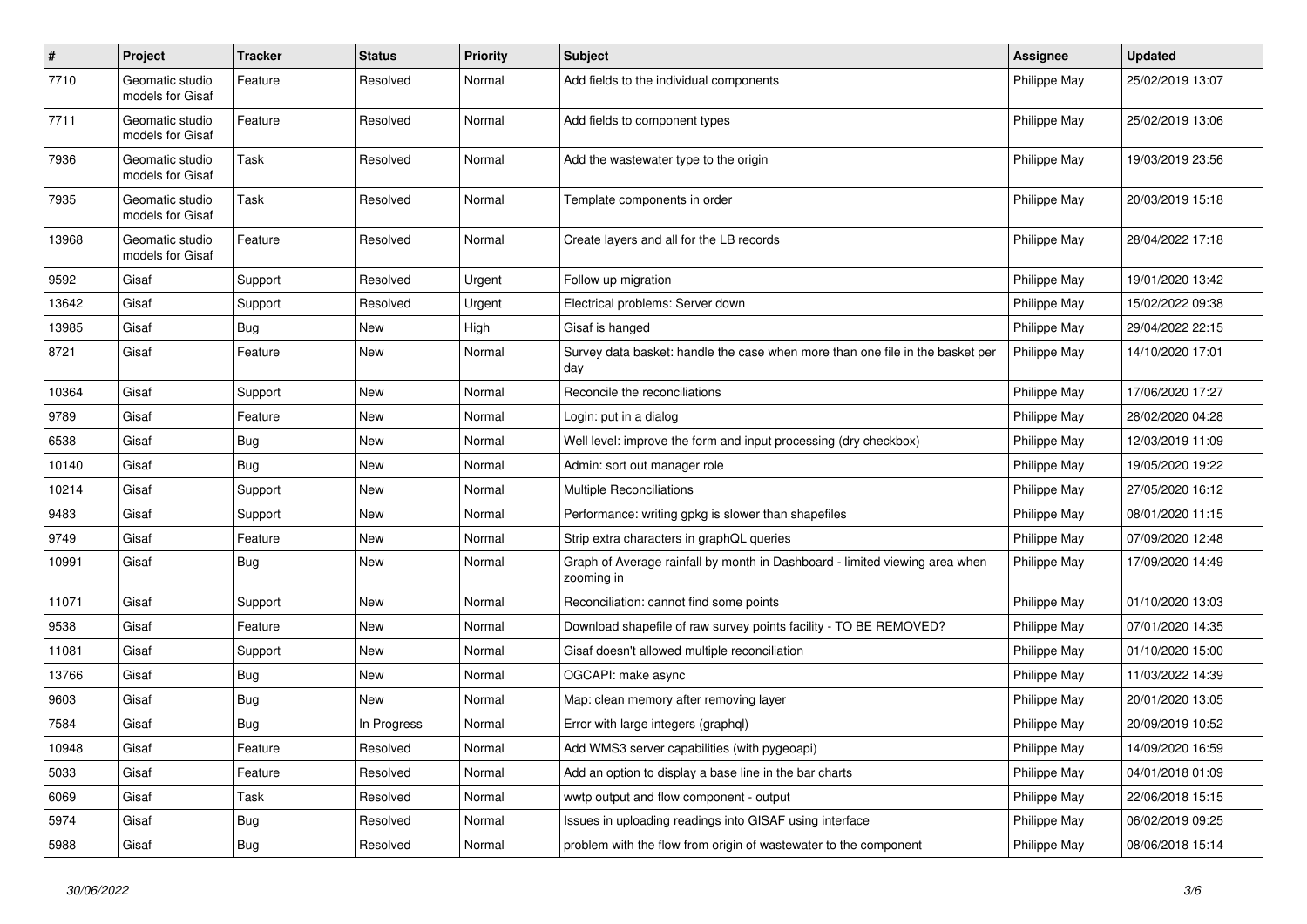| #     | Project | <b>Tracker</b> | <b>Status</b> | <b>Priority</b> | Subject                                                                | <b>Assignee</b> | <b>Updated</b>   |
|-------|---------|----------------|---------------|-----------------|------------------------------------------------------------------------|-----------------|------------------|
| 9036  | Gisaf   | <b>Bug</b>     | Resolved      | Normal          | Fix login indicator                                                    | Philippe May    | 03/10/2019 15:15 |
| 8630  | Gisaf   | Feature        | Resolved      | Normal          | Map: add option for filter with status                                 | Philippe May    | 10/07/2019 16:49 |
| 7527  | Gisaf   | Feature        | Resolved      | Normal          | Give an option to resample data for graphs (eg. rain gauge)            | Philippe May    | 07/03/2019 16:24 |
| 7813  | Gisaf   | Documentation  | Resolved      | Normal          | Including credits for ESRI basemap (Sat, Highways, Labels)             | Philippe May    | 05/03/2019 12:39 |
| 8231  | Gisaf   | <b>Bug</b>     | Resolved      | Normal          | Fix status in table definition of new categories                       | Philippe May    | 03/05/2019 17:26 |
| 8669  | Gisaf   | Feature        | Resolved      | Normal          | Groups of map layers                                                   | Philippe May    | 26/07/2019 10:51 |
| 10014 | Gisaf   | Feature        | Resolved      | Normal          | Interity checks                                                        | Philippe May    | 19/05/2020 19:23 |
| 11457 | Gisaf   | Support        | Resolved      | Normal          | Building Shed and Retaining Walls are not showing in a map             | Philippe May    | 14/12/2020 19:52 |
| 10819 | Gisaf   | Bug            | Resolved      | Normal          | Evergreen well: popup showing "null" instead of location, status, type | Philippe May    | 23/08/2020 23:44 |
| 9493  | Gisaf   | Bug            | Resolved      | Normal          | Plotly png download resize frame                                       | Philippe May    | 26/12/2019 16:37 |
| 10360 | Gisaf   | <b>Bug</b>     | Resolved      | Normal          | Cannot import survey: accuracy issue                                   | Philippe May    | 17/06/2020 01:29 |
| 10306 | Gisaf   | <b>Bug</b>     | Resolved      | Normal          | Logout not working                                                     | Philippe May    | 11/06/2020 12:13 |
| 8756  | Gisaf   | Bug            | Resolved      | Normal          | Map: handle errors when layers (eg, in base maps) don't actually exist | Philippe May    | 02/08/2019 16:40 |
| 10337 | Gisaf   | <b>Bug</b>     | Resolved      | Normal          | Custom layers with a "status" column not displayed on the map          | Philippe May    | 13/06/2020 17:36 |
| 9944  | Gisaf   | Feature        | Resolved      | Normal          | Admin: manage categories                                               | Philippe May    | 10/04/2020 12:06 |
| 10829 | Gisaf   | <b>Bug</b>     | Resolved      | Normal          | Missing symbols                                                        | Philippe May    | 24/08/2020 12:34 |
| 10830 | Gisaf   | <b>Bug</b>     | Resolved      | Normal          | Import issue with raw survey points                                    | Philippe May    | 30/08/2020 14:45 |
| 10182 | Gisaf   | Feature        | Resolved      | Normal          | Function to change status of surveyed features                         | Philippe May    | 15/07/2020 15:10 |
| 10180 | Gisaf   | <b>Bug</b>     | Resolved      | Normal          | Error importing Johan's shapefile                                      | Philippe May    | 27/05/2020 15:34 |
| 9509  | Gisaf   | Feature        | Resolved      | Normal          | Update angular-plotly to 1.5.0                                         | Philippe May    | 04/01/2020 12:05 |
| 9510  | Gisaf   | Feature        | Resolved      | Normal          | Automatically resample to daily when there's too much data             | Philippe May    | 01/01/2020 14:12 |
| 9563  | Gisaf   | Feature        | Resolved      | Normal          | Live layers: add option to link to a map feature                       | Philippe May    | 12/01/2020 22:22 |
| 9516  | Gisaf   | Feature        | Resolved      | Normal          | Map: add option to grab link to the selected feature                   | Philippe May    | 02/01/2020 15:42 |
| 9517  | Gisaf   | Feature        | Resolved      | Normal          | Tags: add location                                                     | Philippe May    | 03/01/2020 11:54 |
| 9519  | Gisaf   | <b>Bug</b>     | Resolved      | Normal          | Map info: fix icons                                                    | Philippe May    | 02/01/2020 13:11 |
| 9552  | Gisaf   | Documentation  | Resolved      | Normal          | Weekly resampling - Starts on mondays                                  | Philippe May    | 25/07/2020 17:12 |
| 9466  | Gisaf   | Support        | Resolved      | Normal          | Rename "altitude" to "elevation"                                       | Philippe May    | 08/01/2020 11:27 |
| 9465  | Gisaf   | <b>Bug</b>     | Resolved      | Normal          | Export plots to PNG missing axis labels                                | Philippe May    | 08/01/2020 11:35 |
| 9534  | Gisaf   | Feature        | Resolved      | Normal          | GeoJson store: systematically use geodataframes                        | Philippe May    | 07/01/2020 16:51 |
| 9602  | Gisaf   | Bug            | Resolved      | Normal          | Map: ability to cancel download                                        | Philippe May    | 20/01/2020 18:32 |
| 12688 | Gisaf   | Support        | Resolved      | Normal          | Layers are not visible                                                 | Philippe May    | 10/08/2021 10:03 |
| 12491 | Gisaf   | Feature        | Resolved      | Normal          | Measure distances on the map                                           | Philippe May    | 11/07/2021 11:51 |
| 10400 | Gisaf   | Bug            | Resolved      | Normal          | Map search: works only once                                            | Philippe May    | 24/06/2020 12:05 |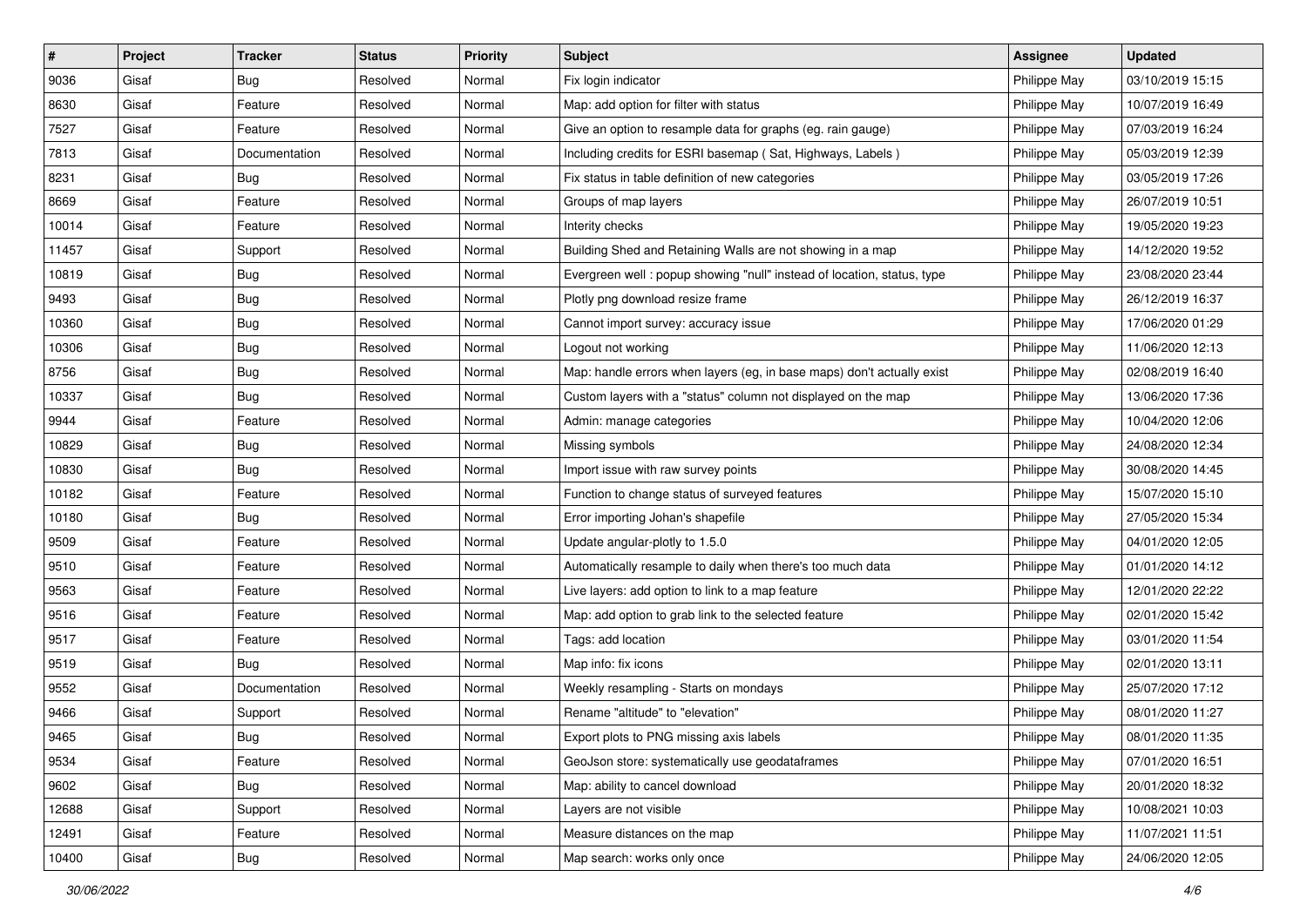| #     | Project | <b>Tracker</b> | <b>Status</b> | Priority | Subject                                                                                                      | <b>Assignee</b> | <b>Updated</b>   |
|-------|---------|----------------|---------------|----------|--------------------------------------------------------------------------------------------------------------|-----------------|------------------|
| 10407 | Gisaf   | <b>Bug</b>     | Resolved      | Normal   | Live layer DXF export: missing reprojection                                                                  | Philippe May    | 23/06/2020 04:24 |
| 10675 | Gisaf   | Feature        | Resolved      | Normal   | Add attribution on map                                                                                       | Philippe May    | 04/07/2021 13:58 |
| 10213 | Gisaf   | Bug            | Resolved      | Normal   | Point showing in the reconciliation pop-up but error while reconciling                                       | Philippe May    | 26/06/2020 14:37 |
| 10123 | Gisaf   | <b>Bug</b>     | Resolved      | Normal   | Basket Upload: store not saved                                                                               | Philippe May    | 19/05/2020 17:36 |
| 10122 | Gisaf   | Bug            | Resolved      | Normal   | Reconciliation: missing categories                                                                           | Philippe May    | 19/05/2020 02:53 |
| 10125 | Gisaf   | <b>Bug</b>     | Resolved      | Normal   | Feature with Status other than existing, not showing in the map (example: future<br>building outline)        | Philippe May    | 20/05/2020 04:05 |
| 10149 | Gisaf   | Bug            | Resolved      | Normal   | Import basket: fix authorization auto import                                                                 | Philippe May    | 09/06/2020 23:09 |
| 10152 | Gisaf   | Feature        | Resolved      | Normal   | wells list in Measures Tab with only wells having measures                                                   | Philippe May    | 10/06/2020 15:05 |
| 10289 | Gisaf   | <b>Bug</b>     | Resolved      | Normal   | New basket: cannot import raingauge Excel sheet                                                              | Philippe May    | 11/06/2020 12:17 |
| 10439 | Gisaf   | Bug            | Resolved      | Normal   | Reconciliation: use categories instead of layers                                                             | Philippe May    | 27/06/2020 05:21 |
| 10331 | Gisaf   | Feature        | Resolved      | Normal   | Reconciliation: sort layer by alphabetical order                                                             | Philippe May    | 12/06/2020 17:45 |
| 10536 | Gisaf   | Feature        | Resolved      | Normal   | Migrate PlottableModel.Actions.download csv value to plugins                                                 | Philippe May    | 15/07/2020 15:07 |
| 10539 | Gisaf   | <b>Bug</b>     | Resolved      | Normal   | New basket admin: the metadata (surveyor, etc) aren't populated from raw<br>points when importing shapefiles | Philippe May    | 15/07/2020 15:02 |
| 10728 | Gisaf   | Bug            | Resolved      | Normal   | Cannot download CSV for values                                                                               | Philippe May    | 03/08/2020 15:49 |
| 10920 | Gisaf   | Feature        | Resolved      | Normal   | Add option to display labels on the map                                                                      | Philippe May    | 07/09/2020 11:54 |
| 10732 | Gisaf   | Bug            | Resolved      | Normal   | Wind Speed unit                                                                                              | Philippe May    | 04/08/2020 16:52 |
| 10741 | Gisaf   | Feature        | Resolved      | Normal   | Add a way for changing status of a feature, given its original id                                            | Philippe May    | 16/09/2020 17:35 |
| 10740 | Gisaf   | <b>Bug</b>     | Resolved      | Normal   | Change status: issue with projection system                                                                  | Philippe May    | 17/09/2020 14:34 |
| 10569 | Gisaf   | Feature        | Resolved      | Normal   | Well Masterfile/Repository                                                                                   | Philippe May    | 19/12/2020 17:10 |
| 3472  | Gisaf   | Feature        | Resolved      | Normal   | Weather station graphs: choice of parameters                                                                 | Philippe May    | 10/03/2019 14:52 |
| 13202 | Gisaf   | Support        | Resolved      | Normal   | Gisaf is showing error                                                                                       | Philippe May    | 12/11/2021 12:59 |
| 11649 | Gisaf   | Feature        | Resolved      | Normal   | Wells timeline dashboard misc. improvements                                                                  | Philippe May    | 27/01/2021 15:47 |
| 11577 | Gisaf   | Feature        | Resolved      | Normal   | Dashboard: multiple sections per page                                                                        | Philippe May    | 27/01/2021 12:37 |
| 11449 | Gisaf   | Feature        | Resolved      | Normal   | Strip extra characters when importing survey CSV files                                                       | Philippe May    | 10/12/2020 01:06 |
| 10224 | Gisaf   | Support        | Resolved      | Normal   | Update gs.basemaps in Jupyter notebooks                                                                      | Philippe May    | 14/06/2021 16:15 |
| 11886 | Gisaf   | Support        | Resolved      | Normal   | Pandas resample deprecation warning                                                                          | Philippe May    | 16/03/2021 12:49 |
| 13952 | Gisaf   | Support        | Resolved      | Normal   | Gisaf isn't Connecting                                                                                       | Philippe May    | 25/04/2022 11:27 |
| 11907 | Gisaf   | Feature        | Resolved      | Normal   | Allow specific project list for custom models                                                                | Philippe May    | 19/03/2021 16:13 |
| 11762 | Gisaf   | Feature        | Resolved      | Normal   | Switch from Mapbox to Maplibre                                                                               | Philippe May    | 20/11/2021 15:21 |
| 13258 | Gisaf   | <b>Bug</b>     | Resolved      | Normal   | Missing data from AmbientWeather weather stations                                                            | Philippe May    | 21/11/2021 16:50 |
| 13090 | Gisaf   | Support        | Resolved      | Normal   | Importing error in new admin                                                                                 | Philippe May    | 28/10/2021 11:00 |
| 13125 | Gisaf   | <b>Bug</b>     | Resolved      | Normal   | Live layers: error with no detail shown                                                                      | Philippe May    | 01/11/2021 19:06 |